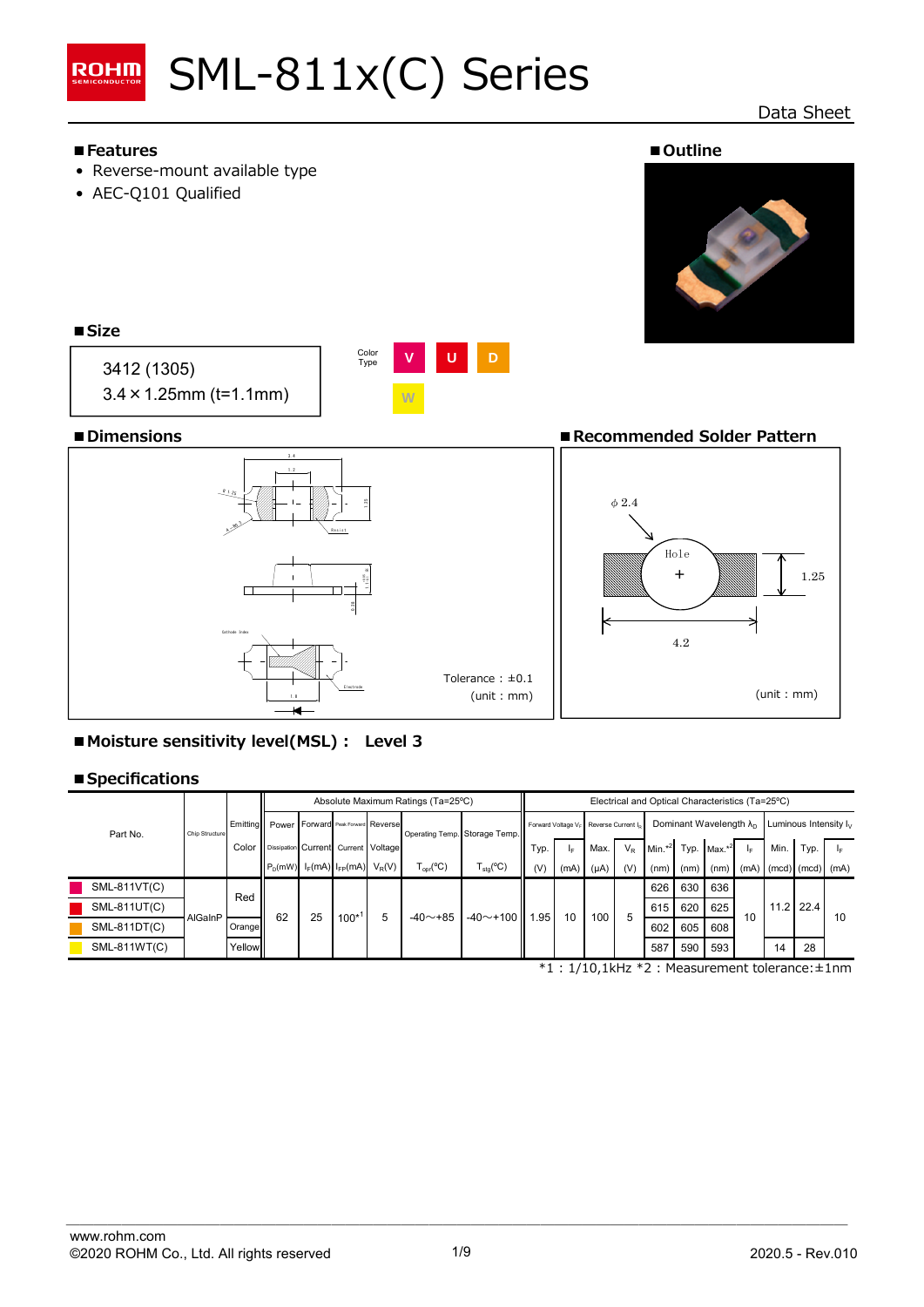# **■Electrical Characteristics Curves**

#### **Reference**



# Fig.3 Luminous Intensity - Forward Current Fig.4 Derating

 $\blacksquare$  SML-811VT(C) SML-811UT(C) SML-811DT(C) SML-811WT(C)

Н  $\blacksquare$ 



FORWARD CURRENT :  $I_F$  [mA]

 $\sqrt{Ta=25^{\circ}C}$ 

0 5 10 15 20 25

AMBIENT TEMPERATURE : Ta [ºC]

0.0

0.5

1.0

RELATIVE LUMINOUS INTENSITY

RELATIVE LUMINOUS INTENSITY

1.5

2.0

2.5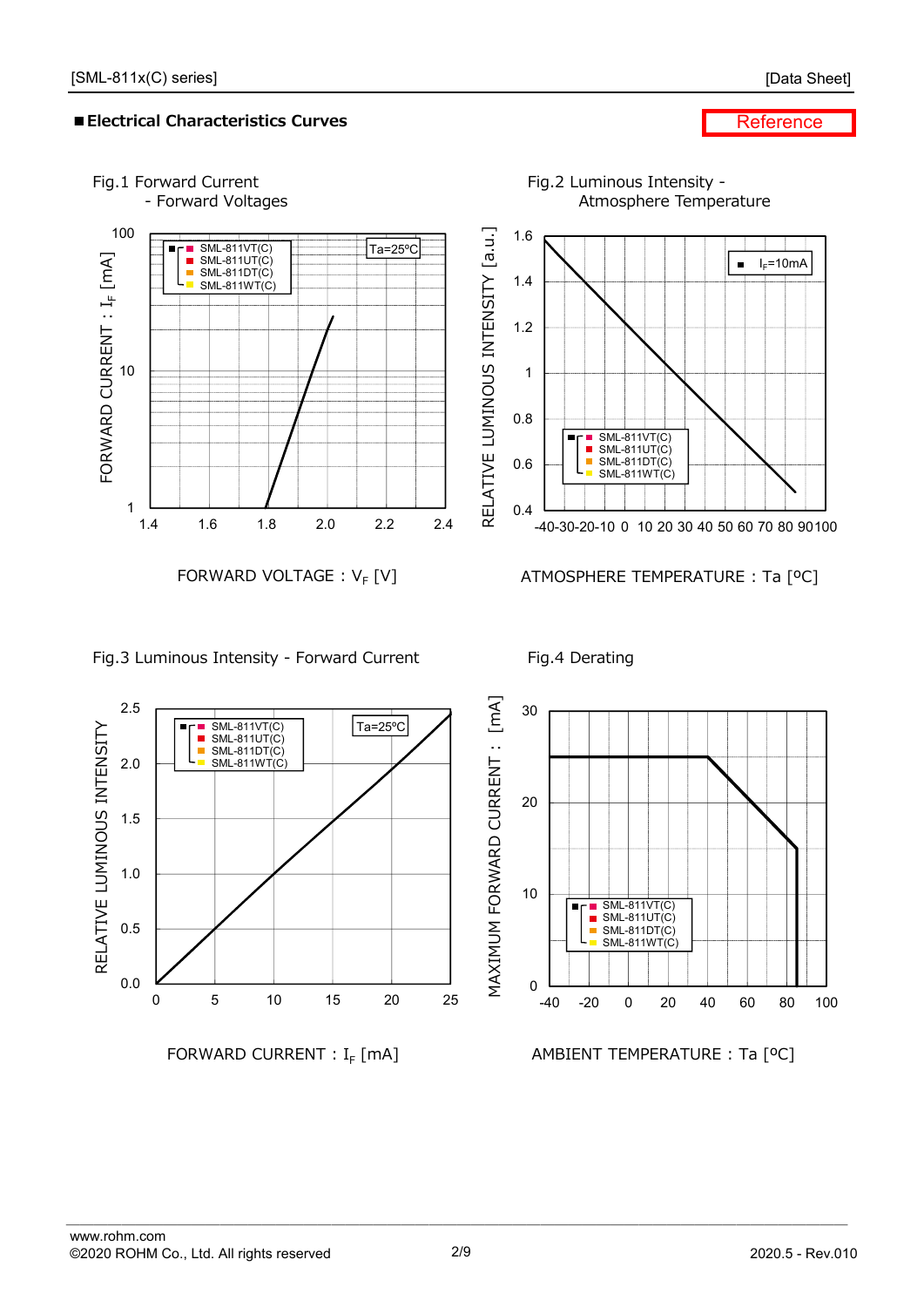# **■Viewing Angle**

[Data Sheet]

**Reference** 

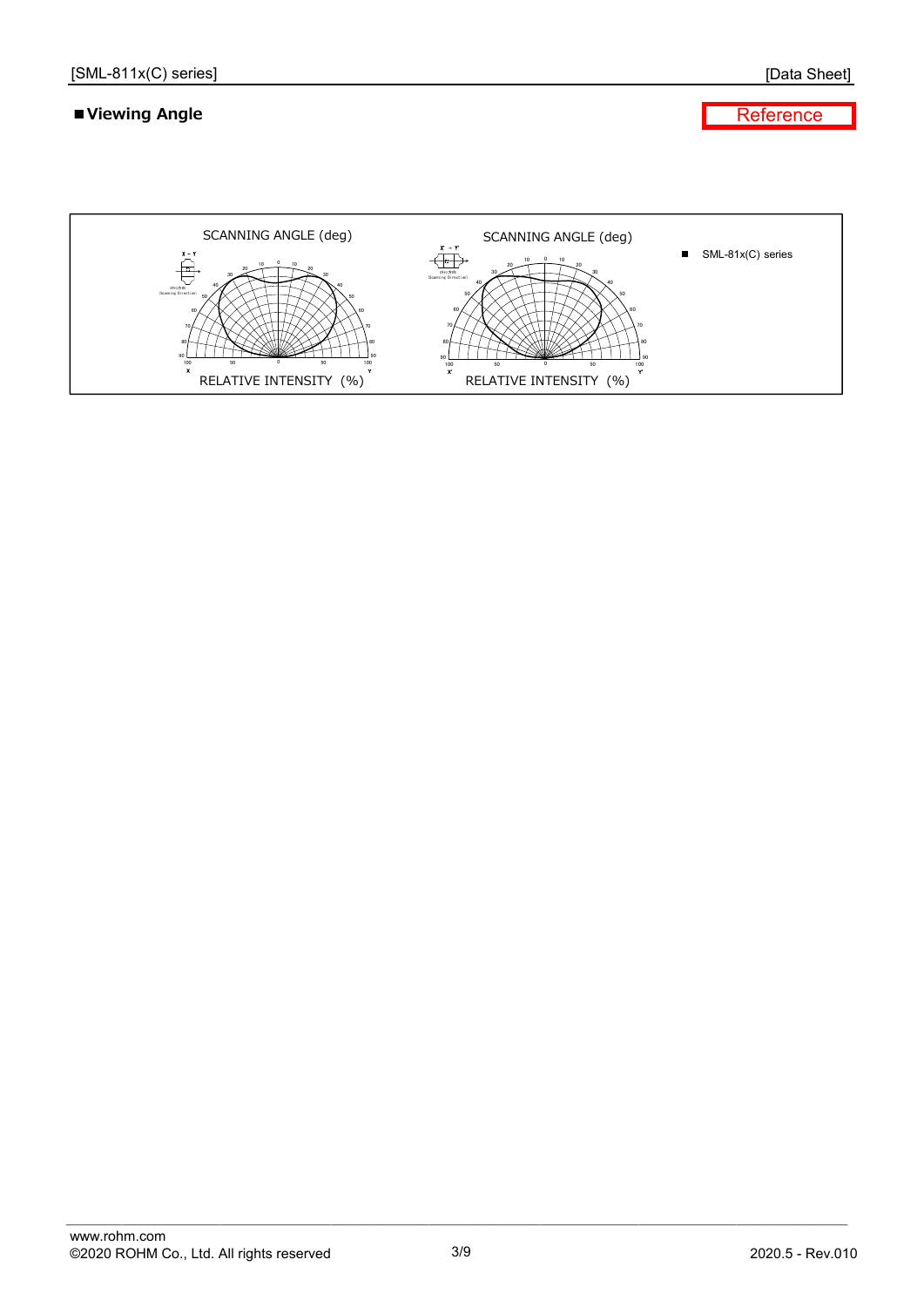# ■ Rank Reference of Brightness<sup>\*</sup> \*Measurement tolerance: ±10%

| Red(V,U)        |    |    |    |    |    |    |                                                                                                                                                                                                                                           |    |    |     |                                                      |    |    |    | $(Ta=25^{\circ}C, I_{F}=10^{\circ}m)$ |     |
|-----------------|----|----|----|----|----|----|-------------------------------------------------------------------------------------------------------------------------------------------------------------------------------------------------------------------------------------------|----|----|-----|------------------------------------------------------|----|----|----|---------------------------------------|-----|
| Rank            | AG | AH | AJ | AK | AL | AM | AN                                                                                                                                                                                                                                        | AP | AO | AR  | AS                                                   | AT | AU | AV | AW                                    | AX  |
| $lv$ (mcd)      |    |    |    |    |    |    | $9.0\sim$ 11.2 $11.2\sim$ 14 14 $\sim$ 18 18 $\sim$ 22.4 22.4 $\sim$ 28 28 $\sim$ 35.5 35.5 $\sim$ 45 45 $\sim$ 56 56 $\sim$ 71 71 $\sim$ 90 90 $\sim$ 112 112 $\sim$ 140 140 $\sim$ 180 180 $\sim$ 224 224 224 $\sim$ 280 280 $\sim$ 355 |    |    |     |                                                      |    |    |    |                                       |     |
| $SML-811VT(C)*$ |    |    |    |    |    |    |                                                                                                                                                                                                                                           |    |    |     |                                                      |    |    |    |                                       |     |
| $SML-811UT(C)*$ |    |    |    |    |    |    |                                                                                                                                                                                                                                           |    |    |     |                                                      |    |    |    |                                       |     |
| Orange(D)       |    |    |    |    |    |    |                                                                                                                                                                                                                                           |    |    |     |                                                      |    |    |    | $(Ta=25^{\circ}C, I_{F}=10^{\circ}A)$ |     |
| Rank            | AG | AΗ | AJ | AK | AL | AM | AN                                                                                                                                                                                                                                        | AP | AO | AR  | AS                                                   | AT | AU | AV | AW                                    | AX  |
| $Iv$ (mcd)      |    |    |    |    |    |    | $9.0 \times 11.2$ 11.2 $\sim$ 14 14 $\sim$ 18 18 $\sim$ 22.4 22.4 $\sim$ 28 28 $\sim$ 35.5 35.5 $\sim$ 45 45 $\sim$ 56 56 $\sim$ 71                                                                                                       |    |    |     | 71~90 90~112 112~140 140~180 180~224 224~280 280~355 |    |    |    |                                       |     |
| $SML-811DT(C)*$ |    |    |    |    |    |    |                                                                                                                                                                                                                                           |    |    |     |                                                      |    |    |    |                                       |     |
| Yellow(Y)       |    |    |    |    |    |    |                                                                                                                                                                                                                                           |    |    |     |                                                      |    |    |    | $(Ta=25^{\circ}C, I_{F}=10^{\circ}A)$ |     |
| Rank            | AG | AH | AJ | AK | AL | AM | AN                                                                                                                                                                                                                                        | AP | AO | AR. | AS                                                   | AT | AU | AV | AW                                    | AX. |
| $lv$ (mcd)      |    |    |    |    |    |    | 9.0~11.2 11.2~14 14~18 18~22.4 22.4~28 28~35.5 35.5~45 45~56 56~71 71~90 90~112 112~140 140~180 180~224 224~280 280~355                                                                                                                   |    |    |     |                                                      |    |    |    |                                       |     |
| $SML-811WT(C)*$ |    |    |    |    |    |    |                                                                                                                                                                                                                                           |    |    |     |                                                      |    |    |    |                                       |     |

\*Please note that the brightness of some products may fall between ranks (half rank).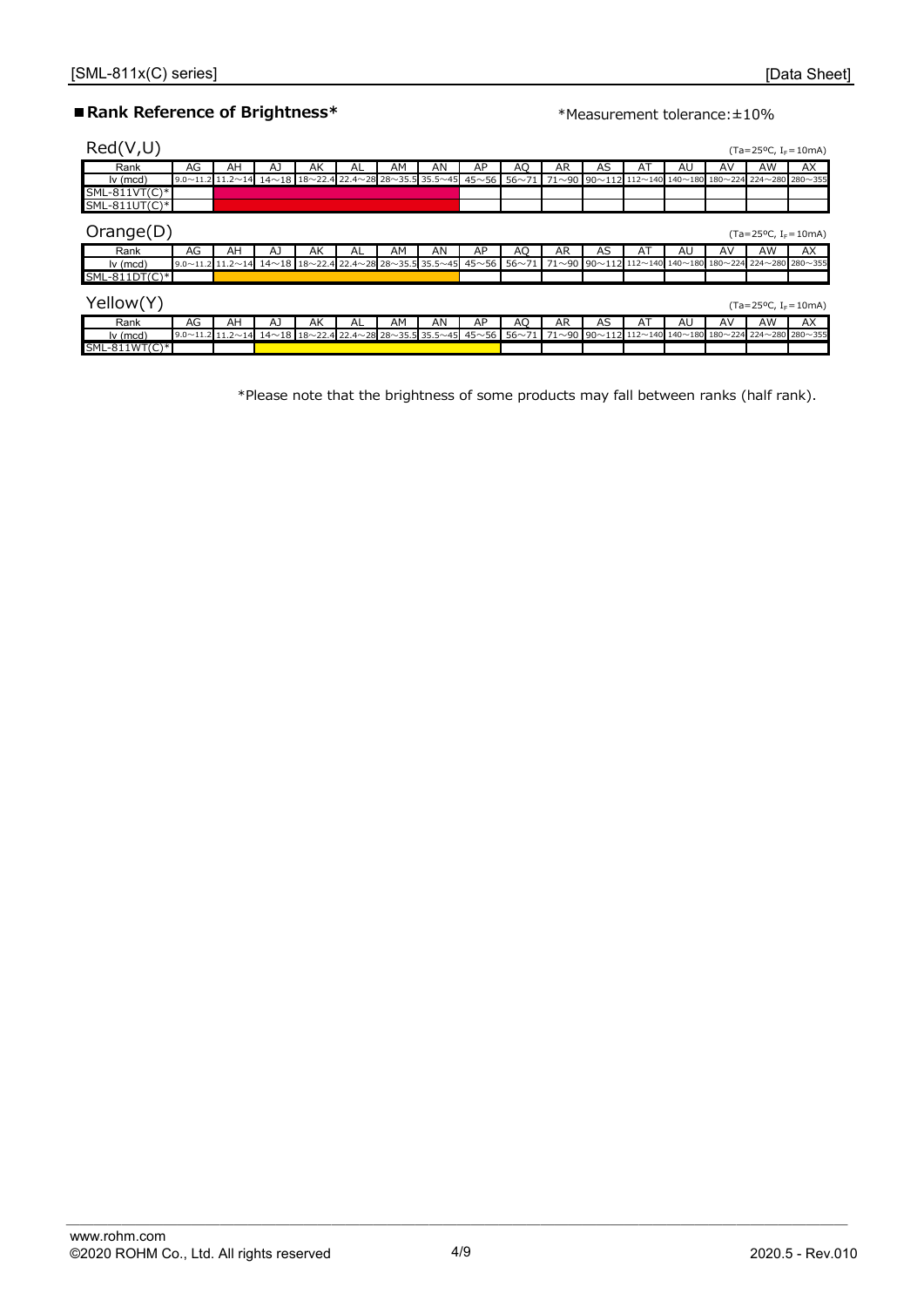# **■Taping(T86)**



# **■Packing Specification**

Complying with IPC/JEDEC J-STD-033.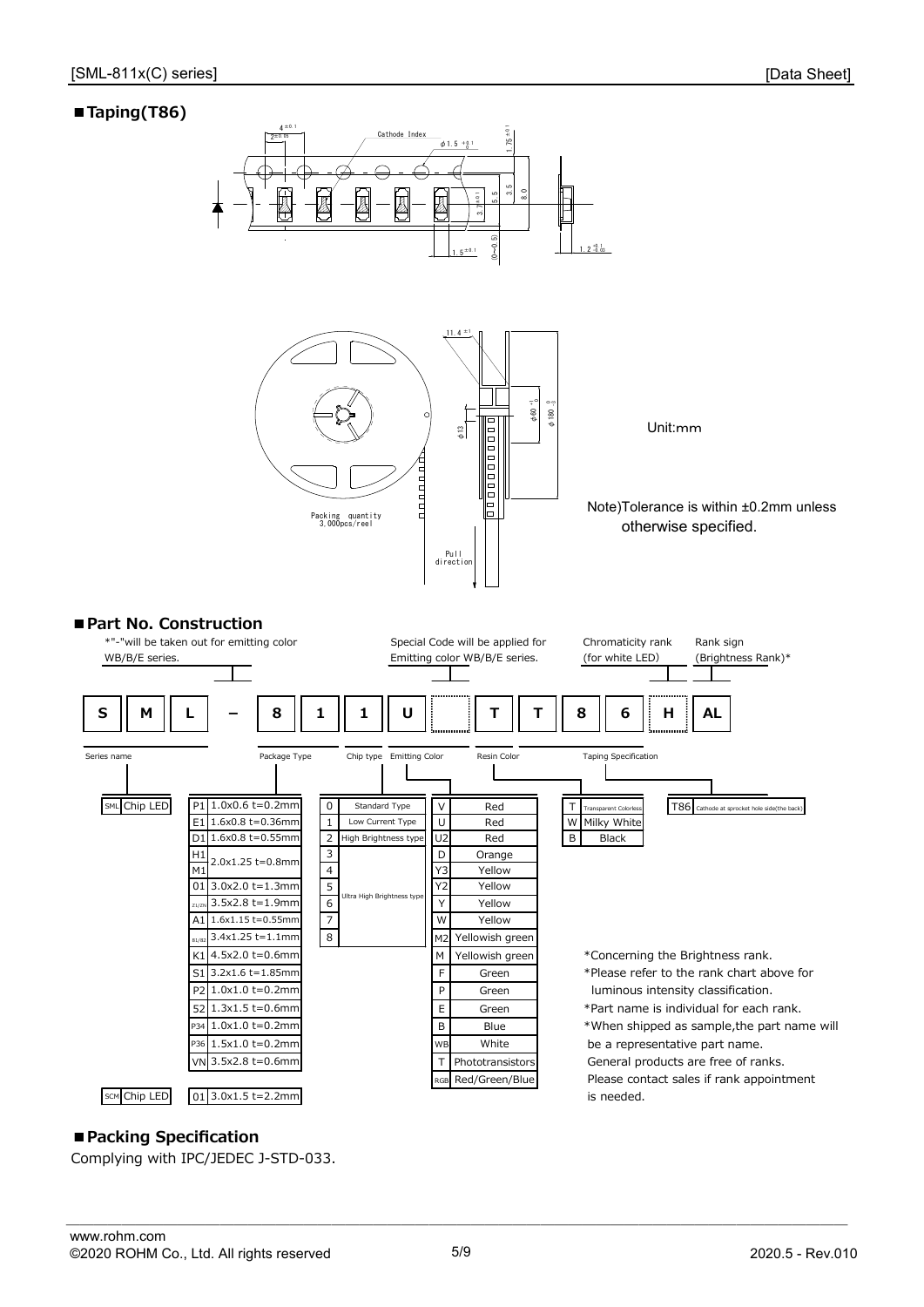#### **■Precaution (Surface Mount Device)**

#### 1.Storage

If the product is heated during the reflow under the condition of hygroscopic state,

it may vaporize and expand which will influence the performance of the product.

Therefore, the package is waterproof. Please use the product following the conditions:

・Using Conditions

| Classification               | Temperature  | Humidity    | <b>Expiration Date</b> | Remark                                   |  |  |  |  |
|------------------------------|--------------|-------------|------------------------|------------------------------------------|--|--|--|--|
| ①Before using $5 \sim 30$ °C |              | 30~70%RH    | Within 1 year          | Storage with waterproof package          |  |  |  |  |
|                              |              |             | from Receiving         |                                          |  |  |  |  |
| 2 After opening              | $5~\sim$ 30℃ | Below 70%RH | Within 168h            | Please storing in the airtight container |  |  |  |  |
| package                      |              |             |                        | with our desiccant (silica gel)          |  |  |  |  |

#### ・Baking

Bake the product in case of below:

①The expiration date is passed.

②The color of 5% and 10% on humidity indicator card is not green.

(Even if the product is before expiration date.)

#### ・Baking Conditions

| Temperature   |                                                                                                                                                                     | Time          | Humidity    |  |  |  |
|---------------|---------------------------------------------------------------------------------------------------------------------------------------------------------------------|---------------|-------------|--|--|--|
| $60 \pm 3$ °C |                                                                                                                                                                     | $12 \sim 24h$ | Below 20%RH |  |  |  |
| Remark        | .Bake products in reel.<br>$\cdot$ Reel and embossed tape are easy to be deformed when baking,<br>so please try not to apply stress on it.<br>·Recommend bake once. |               |             |  |  |  |

#### 2.Application Methods

#### $2-1$ . Precaution for Drive System and Off Mode

Design the circuit without the electric load exceeding the ABSOLUTE MAXIMUM RATING that applies on the products. If drive by constant voltage, it may cause current deviation of the LED and result in deviation of luminous intensity, so we recommend to drive by constant current.

please do not apply voltage neither forward nor reverse. Especially, for the products with the Ag-paste used in the die bonding, there's high possibility to cause electro migration and result (Deviation of VF Value will cause deviation of current in LED.) Furthermore, for off mode, in function failure.

#### $2 - 2$ . About Derating

 It is considered that derating characteristics will not result in LED chip's electrical destruction. Even within the derating, the reliability and luminous life can be affected depending on operating conditions and ambient environment. So we would be appreciate it if you can confirm with your application again.

#### $2 - 3$ . About product life

Depending on operating conditions and environment(applied current, ambient temperature and humidity, corrosive gas), decreasing of luminosity and change of chromaticity may occur even within the specification conditions.

Please contact our sales office if you use it for the following applications.

①It requires long luminosity life

②It is always lit

#### $2 - 4$ . Applied Stress on Product

No resin hardening agent such as filler is used in the sealing resin of the product.

Therefore, please pay attention to the overstress on it which may influence its reliability.

#### $2-5$ . Usage

The Product is LED. We are not responsible for the usage as the diode such as Protection Chip, Rectifier, Switching and so on.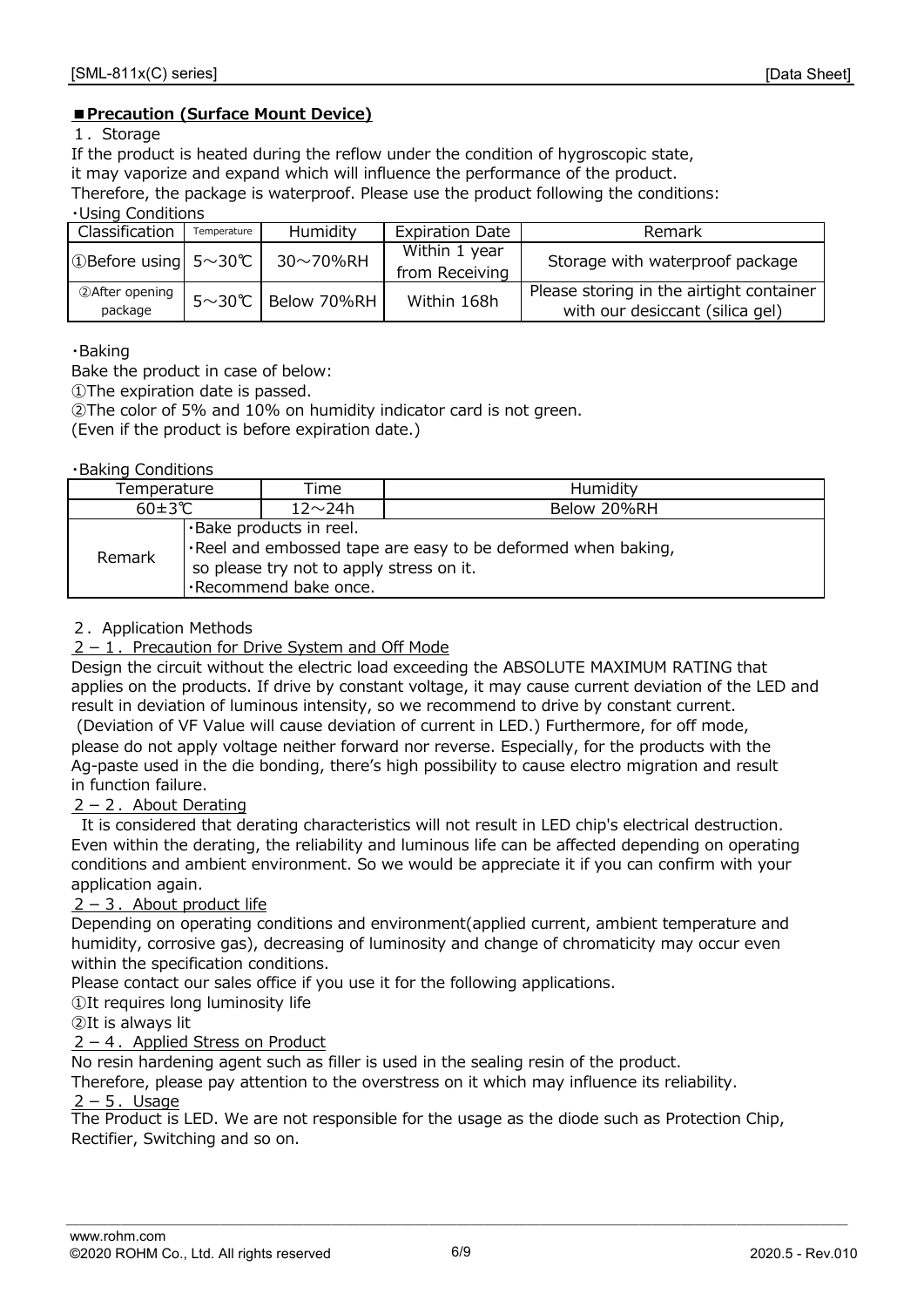#### 3.Others

#### $3-1$ . Surrounding Gas

Notice that if it is stored under the condition of acid gas (chlorine gas, sulfured gas) or alkali gas (ammonia), it may result in low soldering ability (caused by the change in quality of the plating surface ) or optical characteristics changes (light intensity, chrominance) and change in quality of cause die bonding (Ag-paste) materials. All of the above will function failure of the products.

Therefore, please pay attention to the storage environment for mounted product (concern the generated gas of the surrounding parts of the products and the atmospheric environment).

#### $3 - 2$ . Electrostatic Damage

The product is part of semiconductor and electrostatic sensitive, there's high possibility to be damaged by the electrostatic discharge. Please take appropriate measures to avoid the static electricity from human body and earthing of production equipment. Especially, InGaN type LEDs have lower resistance value of electrostatic discharge and it is recommended to introduce the ESD protection circuit. The resistance values of electrostatic discharge (actual values) vary with products, therefore, please call our Sales staffs for inquiries.

 $3 - 3$ . Electromagnetic Wave

Applications with strong electromagnetic wave such as, IH cooker, will influence the reliability of LED, therefore please evaluate before using it.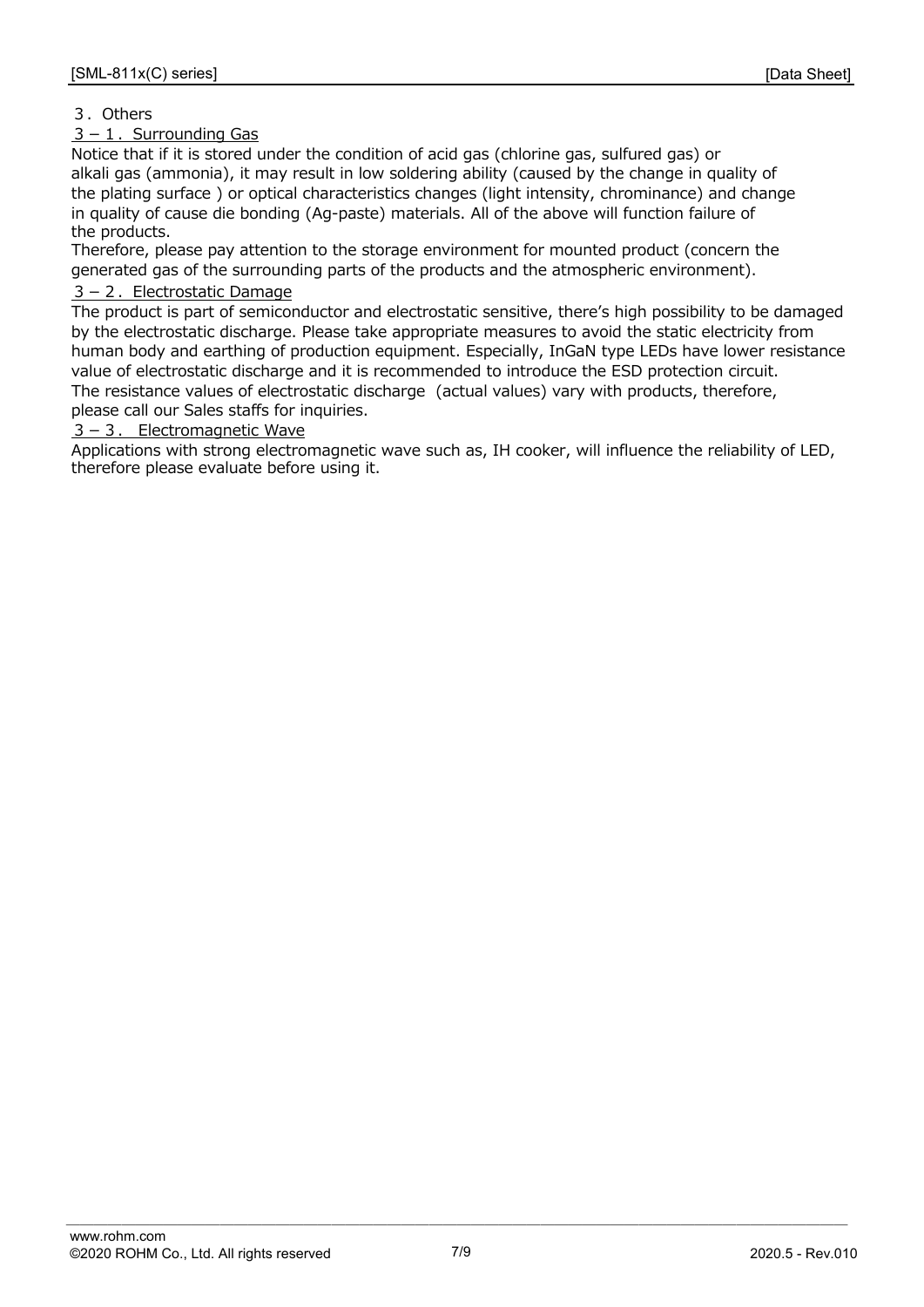### 4. Mounting

 $4-1$ . Soldering

・No resin hardening agent such as filler is used in the sealing resin of the product. Therefore, resin expansion and moisture absorption at humidity will cause heat stress during soldering process and finally has bad influence on the product's reliability.

・The product is not guaranteed for flow soldering.

・Do not expose the product in the environment of high temperature (over 100℃) or rapid temperature shift (within 3℃/sec. of temperature gradient) during the flow soldering of surrounding parts. In case of carrying out flow soldering of surrounding parts without recommended conditions, please contact us for inquiries.

・Please set appropriate reflow temperature based on our product usage conditions and specification.

・The max for reflowing is 2 times, please finish the second reflow soldering and flow soldering with other parts within the usage limitation after open the moistureproof package.

・Compare with N2 reflow, during air reflow, because of the heat and surrounding conditions, it may cause the discoloration of the resin.

・For our product that has no solder resist, because of its solder amount and soldering conditions, one of its specific characteristics is that solder will penetrate into LED. Thus, there's high possibility that will influence its reliability.Therefore, please be informed, concerning it before using it.

### $4-2$ . Automatic Mounting

#### 4-2-1. Suction nozzle

Excessive load may cause damage inside the LED product, so select an optimal suction nozzle according to the material and shape of the LED product.

4-2-2. Mini Package (Smaller than 1608 size)

 to prevent electrostatic charge. the mounter to control the product stabilization. In addition, it is recommended to set ionizer ・Vibration may result in low mounting rate since it will cause the static electricity of product and adhere to top cover tape. Therefore, the magnet should be set on parts feeder cassette of

#### $4-3$ . Mounting Location

The stress like bending stress of circuit board dividing after mounting, may cause LED package crack or damage of LED internal junction, therefore, please concern the mounting direction and position to avoid bending or screwing with great stress of the circuit board.



Stress strength according to he mounting position: A>B>C>D

# 4 – 4. Mechanical Stress after Mounting

 so please pay attention to the touch on product. The mechanical stress may damage the LED after Circuit Mounting,

 $4-5$ . Soldering Pattern for Recommendation

We recommend the soldering pattern that shows on the right. It will be different according to mounting situation of circuit board, therefore, please concern before designing.

※The product has adopted the electrode structure that it should solder with back electrode of the product.

Thus, please be informed that the shape of electrode pin of solder fillet formation is not guaranteed.

The through hole on electrode surface is for conduction of front and rear electrodes but not for formation of solder fillet.



 $(\text{unit} \cdot \text{mm})$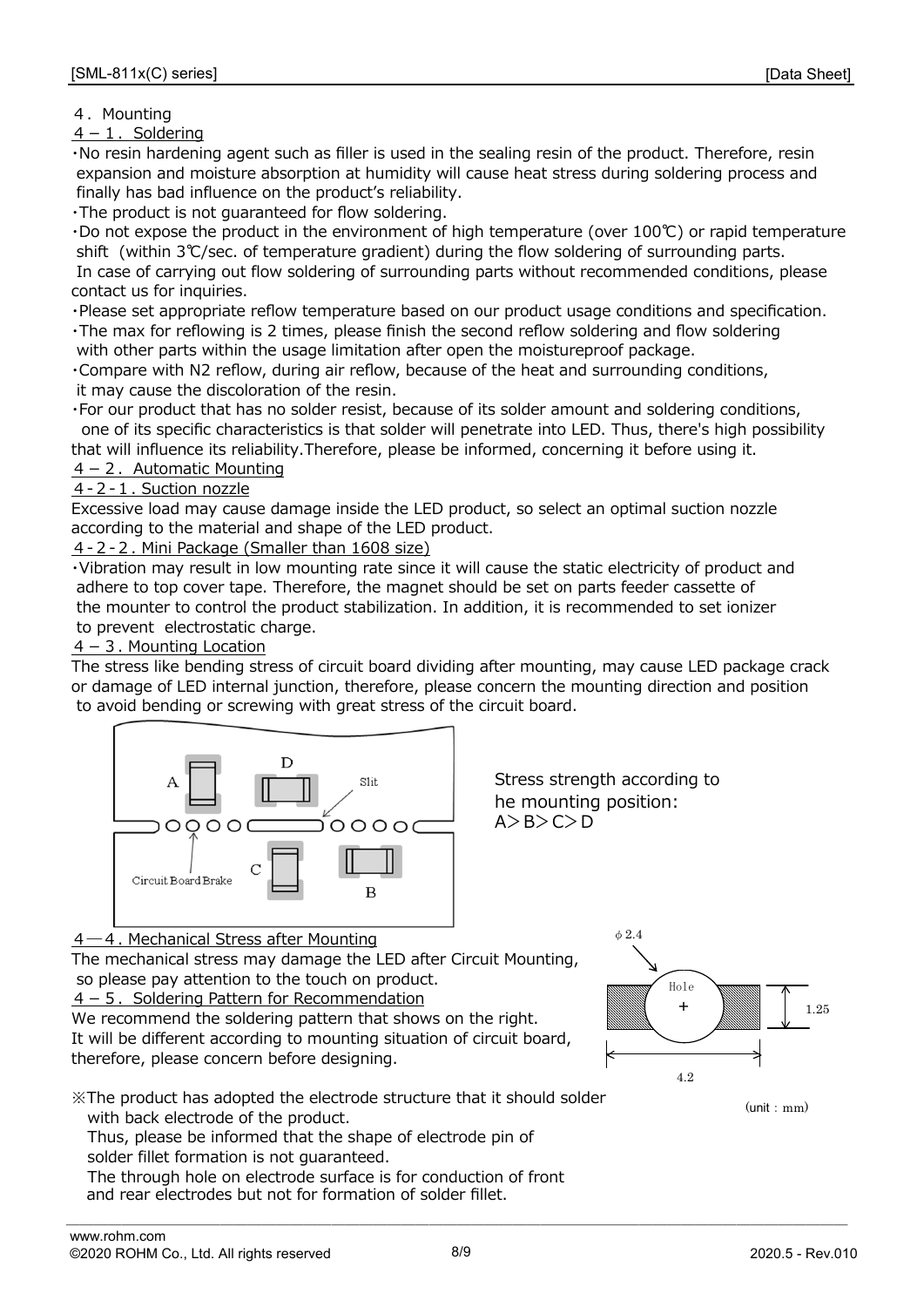#### $4-6$ . Reflow Profile

For reflow profile, please refer to the conditions below:(※) ■ Meaning of marks, Conditions

| Mark                  | Meanings                           | Conditions    |  |  |  |  |  |  |
|-----------------------|------------------------------------|---------------|--|--|--|--|--|--|
| $Ts_{\text{max}}$     | Maximum of pre-heating temperature | 180℃          |  |  |  |  |  |  |
| $Ts_{\text{min}}$     | Minimum of pre-heating temperature | 140℃          |  |  |  |  |  |  |
| $t_{\rm s}$           | Time from Tsmin to Tsmax           | Over 60sec.   |  |  |  |  |  |  |
| Τī.                   | Reference temperature              | 230~260℃      |  |  |  |  |  |  |
| t.                    | Retention time for TL              | Within 40sec. |  |  |  |  |  |  |
| $T_{\sf p}$           | Peak temperature                   | 260℃(Max)     |  |  |  |  |  |  |
| tь                    | Time for peak temperature          | Within 10sec. |  |  |  |  |  |  |
| $\Delta T_R/\Delta t$ | Temperature rising rate            | Under 3℃/sec. |  |  |  |  |  |  |
| $\Delta T_D/\Delta t$ | Temperature decreasing rate        | Over -3℃/sec. |  |  |  |  |  |  |



 furnaces vary by customer's own conditions. ※Above conditions are for reference. Therefore, evaluate by customer's own circuit boards and reflow furnaces before using, because stress from circuit boards and temperature variations of reflow

#### $4 - 7$ . Attention Points in Soldering Operation

This product was developed as a surface mount LED especially suitable for reflow soldering. So reflow soldering is recommended. In case of implementing manual soldering,

please take care of following points.

①SOLDER USED

Sn-Cu, Sn-Ag-Cu, Sn-Ag-Bi-Cu

②HAND SOLDERING CONDITION

So thermal stress by soldering greatly influence its reliability. LED products do not contain reinforcement material such as a glass fillers.

Please keep following points for manual soldering.

|    | ITEM           | RECOMMENDED CONDITION                                                                                                       |                           |
|----|----------------|-----------------------------------------------------------------------------------------------------------------------------|---------------------------|
| a) | Heating method | Condition) Temp. of iron top less than<br>400℃ within 3 sec.<br>Heating on PCB pattern, not direct to the<br>$LED.$ (Fig-1) | SOLDERING IRON<br>$Fig-1$ |
| b) |                | Handling after   Please handle after the part temp.<br>soldering goes down to room temp.                                    |                           |
|    |                |                                                                                                                             |                           |

 $4-8$ . Cleaning after Soldering

Please follow the conditions below if the cleaning is necessary after soldering.

| Solvent             | We recommend to use alcohols solvent such as, isopropyl alcohols |  |  |  |  |  |
|---------------------|------------------------------------------------------------------|--|--|--|--|--|
| Temperature         | IUnder 30℃ within 3 minutes                                      |  |  |  |  |  |
| Ultrasonic Cleaning | $15W/$ Below 1 liter (capacity of tank)                          |  |  |  |  |  |
| Drying              | Under 100℃ within 3 minutes                                      |  |  |  |  |  |

 $\overline{\phantom{a}}$  ,  $\overline{\phantom{a}}$  ,  $\overline{\phantom{a}}$  ,  $\overline{\phantom{a}}$  ,  $\overline{\phantom{a}}$  ,  $\overline{\phantom{a}}$  ,  $\overline{\phantom{a}}$  ,  $\overline{\phantom{a}}$  ,  $\overline{\phantom{a}}$  ,  $\overline{\phantom{a}}$  ,  $\overline{\phantom{a}}$  ,  $\overline{\phantom{a}}$  ,  $\overline{\phantom{a}}$  ,  $\overline{\phantom{a}}$  ,  $\overline{\phantom{a}}$  ,  $\overline{\phantom{a}}$ 

SOLDERING LAND